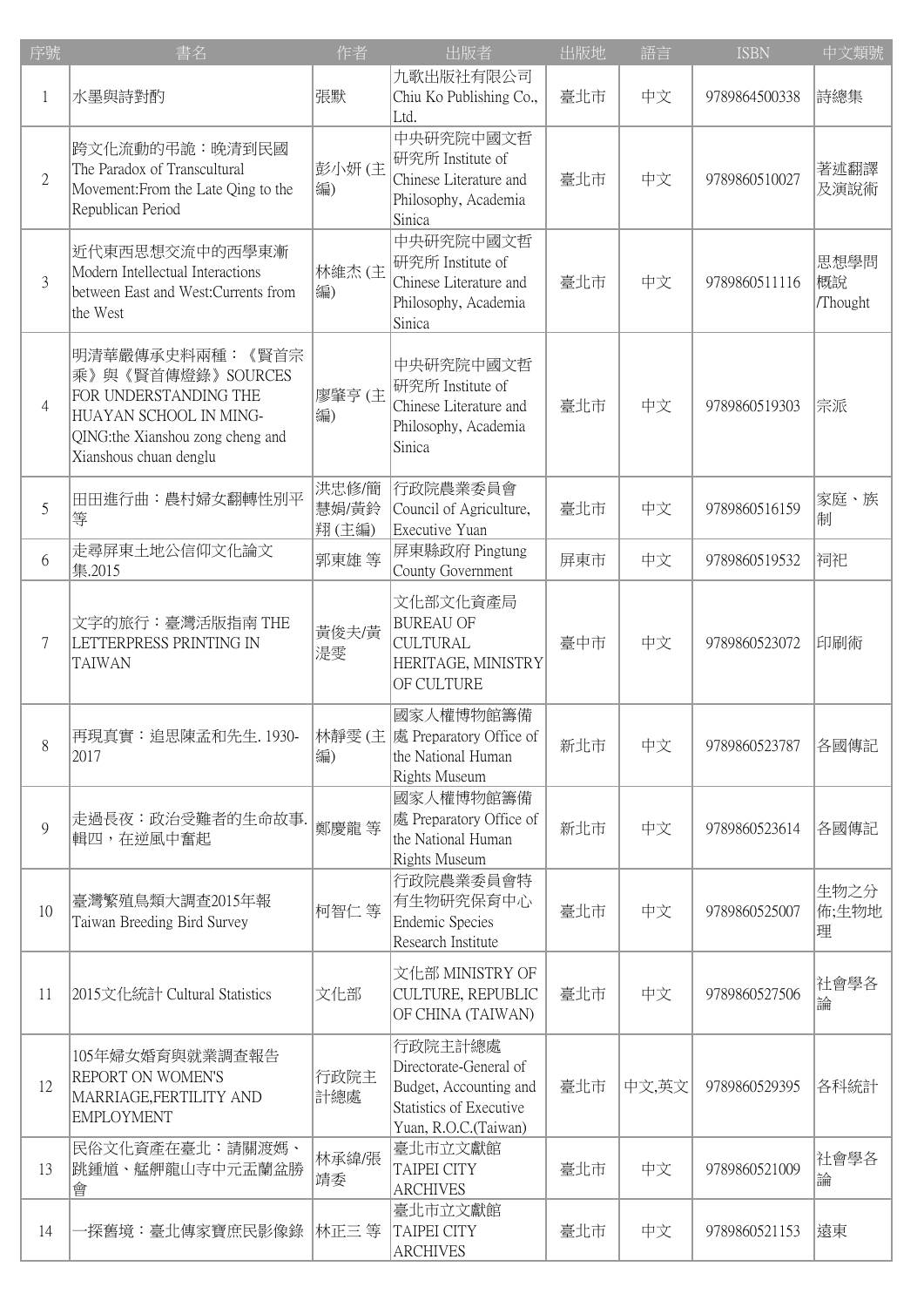| 15 | 第七屆臺北學:跨域美學對話錄:<br>從理性思辨開展的臺北城市公民美<br>學行動 Multifisciplinary Dialogues of<br>Aesthetics: Critical Thinking toward<br>Urban Aesthetics Civil Actions in<br>Taipei City | 臺北市立<br>文獻館          | 臺北市立文獻館<br><b>TAIPEI CITY</b><br><b>ARCHIVES</b>                                                            | 臺北市 | 中文    | 9789860523812 | 美學<br>/Esthetics        |
|----|----------------------------------------------------------------------------------------------------------------------------------------------------------------------|----------------------|-------------------------------------------------------------------------------------------------------------|-----|-------|---------------|-------------------------|
| 16 | 寫在古道上的族名:恆春半島東岸<br>古道與舊社踏查旅行                                                                                                                                         | 劉還月                  | 墾丁國家公園管理處<br>Kenting National Park<br>Headquarters                                                          | 屏東縣 | 中文    | 9789860507461 | 遠東                      |
| 17 | 時光機:從古典到當代攝影藝術教<br>育展 Time Machine:"Momene。<br>Light • Camera"From Classical to<br>Contemporary [hotography Educational<br>Exhibition                                | 蔡雅純 (主<br>編)         | 國立臺灣美術館<br>National Taiwan<br>Museum of Fine Arts                                                           | 臺中市 | 中文,英文 | 9789860526837 | 攝影<br>/Photograph<br>y  |
| 18 | 當教育正在質變:臺灣建築教育展<br>望論集                                                                                                                                               | 王聰榮 (主<br>編)         | 國立臺北科技大學建<br>築系設計資訊與教育<br>研究室 Department of<br>Architecture, National<br>Taipei University of<br>Technology | 臺北市 | 中文    | 9789860524734 | 建築<br>/Architectur<br>e |
| 19 | 東沙藤壺及海蛞蝓圖鑑 Barnacles<br>and Sea slugs of Dongsha Atoll(Pratas)                                                                                                       | 陳國勤/張<br>晏瑋          | 中央研究院生物多樣<br>性研究中心<br><b>Biodiversity Research</b><br>Center, Academia Sinica                               | 臺北市 | 中文    | 9789860528343 | 無脊椎動<br>物               |
| 20 | 保密局臺灣站二二八史料彙編.四<br>Collections of 228 Incident: Historical<br>Materials of Secrets Bureau, Taiwan<br>Branch Volume 4                                                 | 編)                   | 中央研究院臺灣史研<br>許雪姬 (主 究所 Institute of Taiwan<br>History, Academia<br>Sinica                                   | 臺北市 | 中文    | 9789860523836 | 遠東                      |
| 21 | 亞洲教育的挑戰與展望 Challenges<br>and Prospects of Asian Education                                                                                                            | 溫明麗(主<br>編)          | 國家教育研究院<br>National Academy for<br><b>Educational Research</b>                                              | 新北市 | 中文    | 9789860052785 | 教育行政                    |
| 22 | 臺灣翻譯發展與人才培育策略研究                                                                                                                                                      | 史宗玲 等                | 國家教育研究院<br>National Academy for<br><b>Educational Research</b>                                              | 新北市 | 中文    | 9789860529203 | 教育行政                    |
| 23 | 出洋:穿越大埔石刻400年                                                                                                                                                        | 王花俤文/<br>郭金昇/董<br>逸馨 | 連江縣政府 Lienchiang<br>County Government                                                                       | 連江縣 | 中文    | 9789860526271 | 華南地區<br>(珠江流域)          |
| 24 | 晚秋夜讀                                                                                                                                                                 | 陳芳明                  | INK 印刻出版有限公<br>司                                                                                            | 新北市 | 中文    | 9789863871798 | 圖書學                     |
| 25 | 文學起步101:101位作家的第一本<br>書                                                                                                                                              | 應鳳凰                  | INK 印刻出版有限公<br>司                                                                                            | 新北市 | 中文    | 9789863870692 | 遠東各地<br>文學              |
| 26 | 陳黎跨世紀散文選                                                                                                                                                             | 陳黎                   | INK 印刻出版有限公<br>司                                                                                            | 新北市 | 中文    | 9789863871118 | 散文:隨<br>筆、日記            |
| 27 | 花樹下,我們還可以再站一會兒                                                                                                                                                       | 張曉風                  | 九歌出版社有限公司<br>Chiu Ko Publishing Co.,<br>Ltd.                                                                | 臺北市 | 中文    | 9789864500864 | 散文:隨<br>筆、日記            |
| 28 | 新詩三百首百年新編.臺灣篇1                                                                                                                                                       | 張默/蕭蕭<br>(主編)        | 九歌出版社有限公司<br>Chiu Ko Publishing Co.,<br>Ltd.                                                                | 臺北市 | 中文    | 9789864501069 | 詩總集                     |
| 29 | 新詩三百首百年新編.臺灣篇2                                                                                                                                                       | 張默/蕭蕭<br>(主編)        | 九歌出版社有限公司<br>Chiu Ko Publishing Co.,<br>Ltd.                                                                | 臺北市 | 中文    | 9789864501076 | 詩總集                     |
| 30 | 2016飲食文選 Best Taiwanese Food<br>Writing 2016                                                                                                                         | 朱國珍(主<br>編)          | 二魚文化事業有限公<br>司 Fish Fish Book                                                                               | 臺北市 | 中文    | 9789865813985 | 民俗學;各<br>國風俗            |
| 31 | 2016飲食詩選 The Best Taiwanese<br>Poetry 2016                                                                                                                           | 焦桐(主<br>編)           | 二魚文化事業有限公<br>司 Fish Fish Book                                                                               | 臺北市 | 中文    | 9789865813888 | 詩總集                     |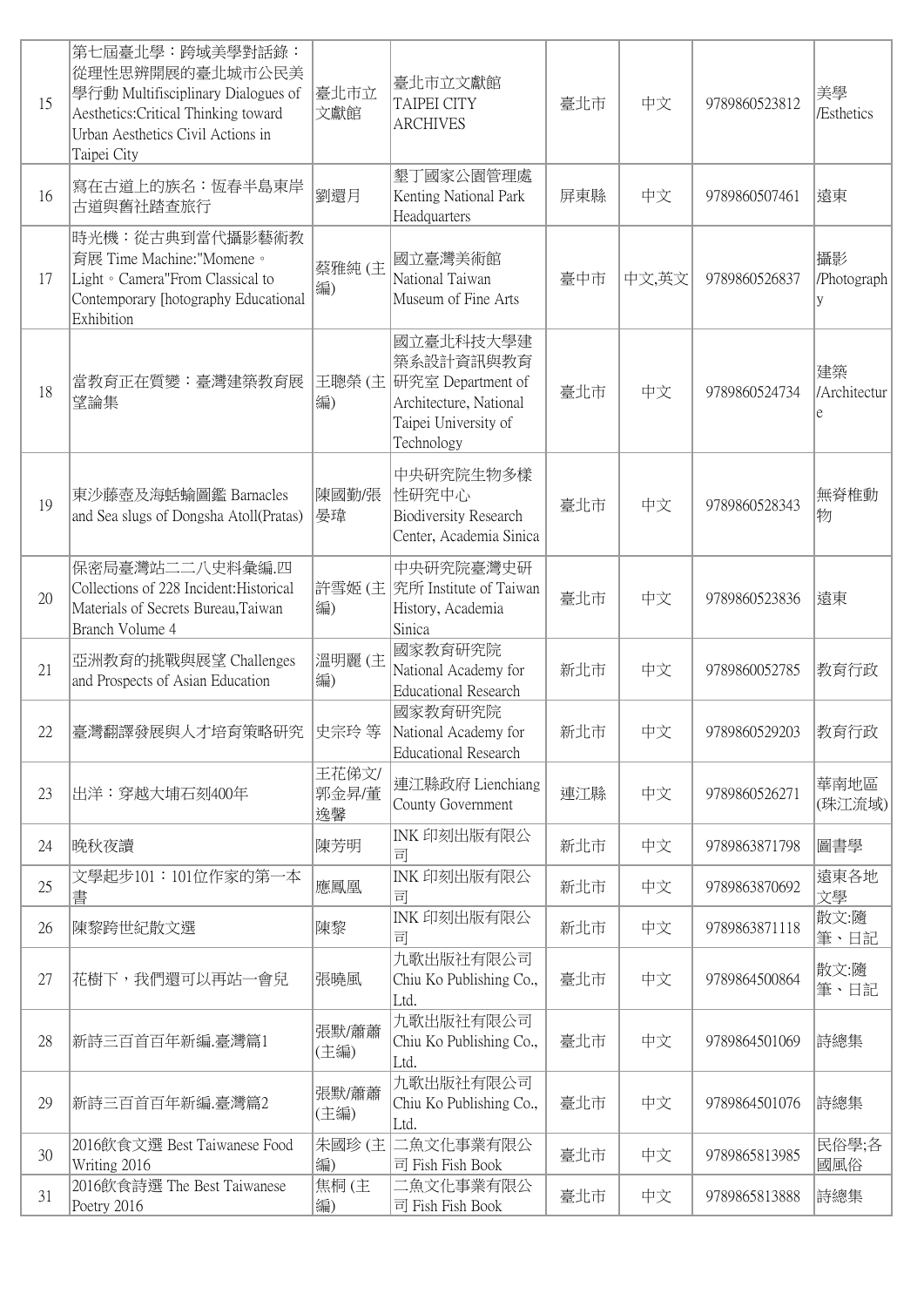| 32 | 文創與城市:論臺灣文化創意產業<br>與城市文化觀光<br>Culture, Creativity, and City: On Taiwan<br>Cultural and Creative Industries and<br>Urban Cultural and Creative Tourism | 蘇如明                      | 五南圖書出版股份有<br>限公司 Wu-Nan Book<br>Inc.                      | 臺北市 | 中文 | 9789571185576 | 軍制                                            |
|----|-------------------------------------------------------------------------------------------------------------------------------------------------------|--------------------------|-----------------------------------------------------------|-----|----|---------------|-----------------------------------------------|
| 33 | 臺灣工業史                                                                                                                                                 | 高淑媛                      | 五南圖書出版股份有<br>限公司 Wu-Nan Book<br>Inc.                      | 臺北市 | 中文 | 9789571184739 | 實業;工業                                         |
| 34 | 臺灣現代劇場發展(1949-1990): 從<br>政策、管理到場域美學                                                                                                                  | 周一彤                      | 五南圖書出版股份有<br> 限公司 Wu-Nan Book<br>Inc.                     | 臺北市 | 中文 | 9789571189086 | 劇院;演出;<br>演技                                  |
| 35 | 戰後臺灣觀光事業的發展史(1945-<br>1987)                                                                                                                           | 劉仁民                      | 五南圖書出版股份有<br> 限公司 Wu-Nan Book<br>Inc.                     | 臺北市 | 中文 | 9789571185903 | 旅行觀光                                          |
| 36 | 文化資產中的古物研究與鑑定:臺<br>南瑰寶大揭密                                                                                                                             | 盧泰康                      | 五南圖書出版股份有<br>限公司 Wu-Nan Book<br>Inc.                      | 臺北市 | 中文 | 9789571191805 | 古物;考<br>古<br>/Antiquities;<br>Archaeolog<br>y |
| 37 | 台灣禁書的故事                                                                                                                                               | 廖為民                      | 允晨文化實業股份有<br>限公司 Asian Culture<br>Co., Ltd.               | 臺北市 | 中文 | 9789865794781 | 散文:隨<br>筆、日記                                  |
| 38 | 寫給台灣的備忘錄—彭明敏教授文<br>集                                                                                                                                  | 彭明敏                      | 允晨文化實業股份有<br>限公司 Asian Culture<br>Co., Ltd.               | 臺北市 | 中文 | 9789865794811 | 中國政治<br>制度                                    |
| 39 | 誰怕吳國楨一世襲專制在台灣緣起<br>緣滅                                                                                                                                 | 殷惠敏                      | 允晨文化實業股份有<br> 限公司 Asian Culture<br>Co., Ltd.              | 臺北市 | 中文 | 9789865794538 | 中國人傳<br>記                                     |
| 40 | 戰後台灣的日本記憶–重返再現戰<br>後的時空                                                                                                                               | 所澤潤/林<br>初梅(主<br>編)      | 允晨文化實業股份有<br> 限公司 Asian Culture<br>Co., Ltd.              | 臺北市 | 中文 | 9789865794842 | 遠東                                            |
| 41 | 邁向重建時代:一個詩人的台灣守<br>望2015-2016                                                                                                                         | 李敏勇                      | 允晨文化實業股份有<br>限公司 Asian Culture<br>Co., Ltd.               | 臺北市 | 中文 | 9789865794828 | 中國政治<br>制度                                    |
| 42 | 島嶼的愛和向望                                                                                                                                               | 周婉窈                      | 玉山社出版事業股份<br>有限公司 Taiwan<br>Interminds Publishing<br>Inc. | 臺北市 | 中文 | 9789862941485 | 遠東                                            |
| 43 | 懷樹又懷人:我的父親莊垂勝、他<br>的朋友及那個時代                                                                                                                           | 林莊生                      | 玉山社出版事業股份<br>有限公司 Taiwan<br>Interminds Publishing<br>Inc. | 臺北市 | 中文 | 9789862941577 | 各國傳記                                          |
| 44 | 民國文學與文化研究.第三輯                                                                                                                                         | 李怡/張堂<br>錡(主編)           | 秀威資訊科技股份有<br>限公司 Showwe<br>Information Co., Ltd.          | 臺北市 | 中文 | 9789869407144 | 中國文學<br>/Chinese<br>Literature                |
| 45 | 栗種與火種:臺灣原住民族的神話<br>與傳說                                                                                                                                | 鹿憶鹿                      | 秀威資訊科技股份有<br>限公司 Showwe<br>Information Co., Ltd.          | 臺北市 | 中文 | 9789869468671 | 民族誌                                           |
| 46 | 詩,役:一九五O、六O年代台灣軍<br>旅詩歌空間書寫                                                                                                                           | 劉志宏                      | 秀威資訊科技股份有<br>限公司 Showwe<br>Information Co., Ltd.          | 臺北市 | 中文 | 9789869468633 | 遠東各地<br>文學                                    |
| 47 | 台日韓女性文學:一場創作與發展<br>的旅程                                                                                                                                | 吳佩珍/崔<br>朱順/紀大<br>偉 (主編) | 秀威資訊科技股份有<br> 限公司 Showwe<br>Information Co., Ltd.         | 臺北市 | 中文 | 9789869249829 | 東洋文學<br>/Oriential<br>Literatures             |
| 48 | 泰雅記憶:比令·亞布紀錄片中的<br>原住民影像                                                                                                                              | 鄭勝奕                      | 秀威資訊科技股份有<br>限公司 Showwe<br>Information Co., Ltd.          | 臺北市 | 中文 | 9789863264149 | 電影                                            |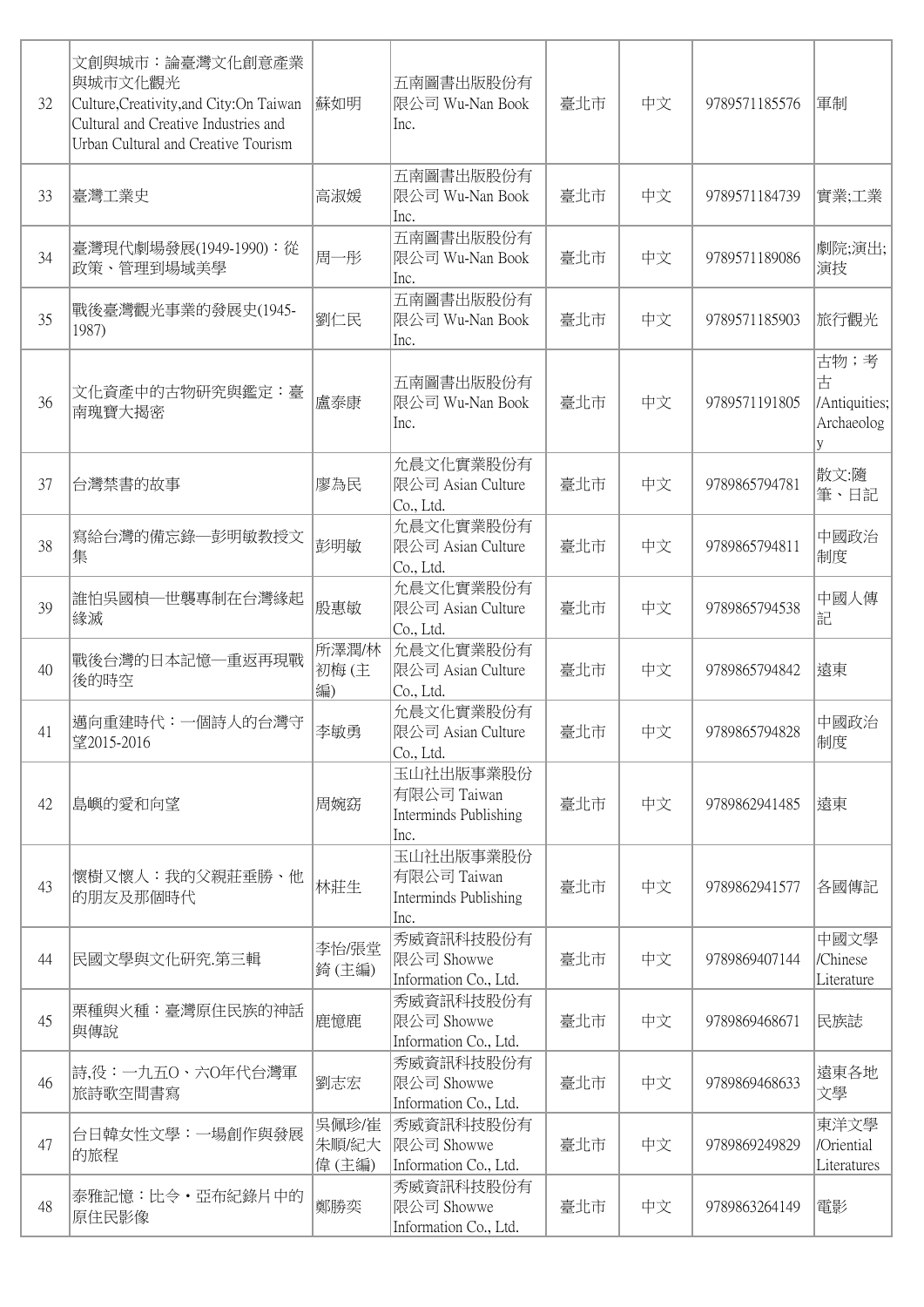| 49 | 存在或不存在 Existence or Non-<br>existence: 李魁賢漢英雙語詩集 | 李魁賢                 | 秀威資訊科技股份有<br>限公司 Showwe<br>Information Co., Ltd. | 臺北市 | 中文,英文 | 9789863264194 | 詩                              |
|----|--------------------------------------------------|---------------------|--------------------------------------------------|-----|-------|---------------|--------------------------------|
| 50 | 洪炎秋的東亞流動與文化軌跡                                    | 沈信宏                 | 秀威資訊科技股份有<br>限公司 Showwe<br>Information Co., Ltd. | 臺北市 | 中文    | 9789863263845 | 各國傳記                           |
| 51 | 戰爭・存在・世代精神:台灣現代<br>主義小說的境遇書寫研究                   | 黃啟峰                 | 秀威資訊科技股份有<br>限公司 Showwe<br>Information Co., Ltd. | 臺北市 | 中文    | 9789863263661 | 遠東各地<br>文學                     |
| 52 | 觀念·分類與文類源流:日治時期<br>的臺灣現代散文                       | 趙偵宇                 | 秀威資訊科技股份有<br>限公司 Showwe<br>Information Co., Ltd. | 臺北市 | 中文    | 9789863263777 | 中國文學<br>/Chinese<br>Literature |
| 53 | 台灣原住民族語言的書面化歷程                                   | 李台元                 | 政大出版社 Chengchi<br><b>University Press</b>        | 臺北市 | 中文    | 9789866475894 | 東方語言                           |
| 54 | 蔣中正與中日開戰(1935-1938):國<br>民政府之外交準備與策略運用           | 李君山                 | 政大出版社 Chengchi<br><b>University Press</b>        | 臺北市 | 中文    | 9789866475979 | 現代中國<br>外交                     |
| 55 | 觀・點―台灣現代攝影家觀看的刺<br>點                             | 張照堂(企<br>劃)         | 原點 Uni-Books                                     | 臺北市 | 中文    | 9789869405546 | 攝影<br>/Photograph              |
| 56 | 世界的關聖帝君:第七屆世界華人<br>文化學術研討會論文集                    | 楊松年/謝<br>正(主編)      | 唐山出版社 Tonsan<br>Publication Inc.                 | 臺北市 | 中文    | 9789863071419 | 中國其他<br>各教                     |
| 57 | 共振與獨白:談台灣文化創意產業<br>運動一個四十年工藝人的觀點                 | 翁徐得                 | 唐山出版社 Tonsan<br>Publication Inc.                 | 臺北市 | 中文    | 9789863071464 | 社會學各<br>論                      |
| 58 | 臺灣社會的警訊 Warning Signals in<br>Taiwan Society     | 蔡宏進                 | 唐山出版社 Tonsan<br>Publication Inc.                 | 臺北市 | 中文    | 9789863071426 | 社會問題                           |
| 59 | 書街舊事                                             | 黃開禮                 | 時報文化出版企業股<br>份有限公司 China<br>Times Publishing Co. | 臺北市 | 中文    | 9789571369853 | 各國傳記                           |
| 60 | 袒露的心 HEART MANDALA                               | 平路                  | 時報文化出版企業股<br>份有限公司 China<br>Times Publishing Co. | 臺北市 | 中文    | 9789571369525 | 散文:隨<br>筆、日記                   |
| 61 | 土地的聲音:聽見臺灣最美的人・<br>事·物                           | 李百文                 | 時報文化出版企業股<br>份有限公司 China<br>Times Publishing Co. | 臺北市 | 中文    | 9789571365084 | 遠東                             |
| 62 | 台灣國防變革:1982-2016                                 | 黃煌雄                 | 時報文化出版企業股<br>份有限公司 China<br>Times Publishing Co. | 臺北市 | 中文    | 9789571369280 | 國防;防務                          |
| 63 | 遙遠的角落:美國音樂家的台灣東<br>海岸漂流日記                        | Scott Ezell         | 時報文化出版企業股<br>份有限公司 China<br>Times Publishing Co. | 臺北市 | 中文    | 9789571368757 | 遠東                             |
| 64 | 再訪老屋顏:前進離島、探訪職<br>人、深度挖掘老台灣的生活印記與<br>風華保存        | 辛永勝/楊<br>景          | 馬可孛羅文化事業股<br>份有限公司 Marco Polo<br>Press, Inc.     | 臺北市 | 中文    | 9789869410427 | 工商業建<br> 築;民屋;住 <br>宅建築        |
| 65 | 尋訪月亮的腳印[紀念典藏版]                                   | 楊南郡/徐<br>如林         | 晨星出版有限公司<br>Morning Star Publishing<br>Inc.      | 臺中市 | 中文    | 9789864431755 | 散文:隨<br>筆、日記                   |
| 66 | 賴和文學論[上]:民間・古典文學<br>論述                           | 施懿琳/蔡<br>美端         | 晨星出版有限公司<br>Morning Star Publishing<br>Inc.      | 臺中市 | 中文    | 9789864431472 | 遠東各地<br>文學                     |
| 67 | 賴和文學論[下]:新文學論述                                   | 施懿琳/蔡<br>美端         | 晨星出版有限公司<br>Morning Star Publishing<br>Inc.      | 臺中市 | 中文    | 9789864431489 | 遠東各地<br>文學                     |
| 68 | 我們這一代:七年級作家                                      | 王盛弘/宇<br>文正(主<br>編) | 麥田出版 Rye Field<br>Publishing Co.                 | 臺北市 | 中文    | 9789863444060 | 散文:隨<br>筆、日記                   |
| 69 | 我的家國閱讀:當代台灣人文精神                                  | 陳芳明                 | 麥田出版 Rye Field<br>Publishing Co.                 | 臺北市 | 中文    | 9789863444510 | 遠東各地<br>文學                     |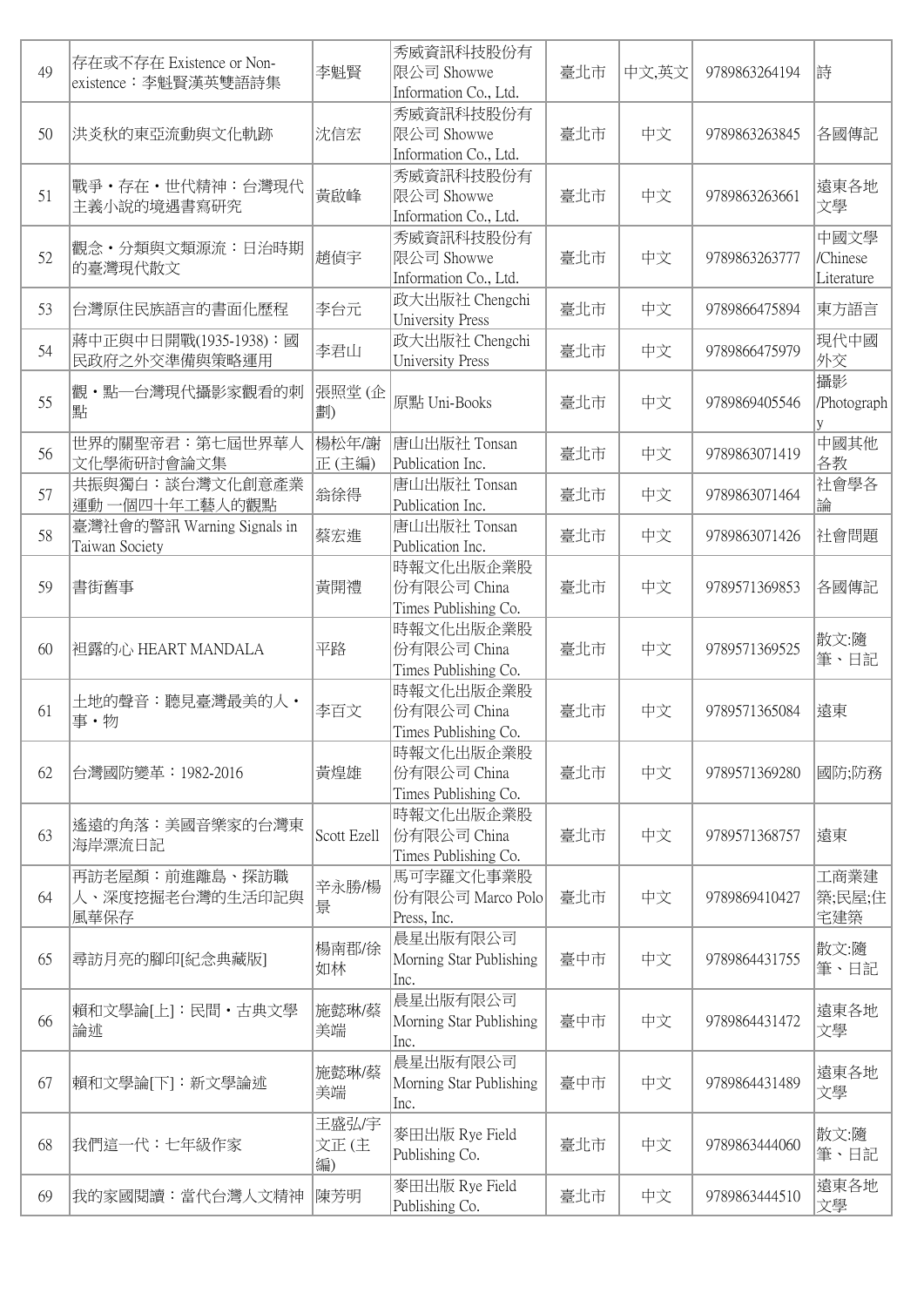| 70 | 政治學與臺灣政治 Introduction to<br>Political Science and Taiwan Politics                                                          | 編)           | 王業立 (主  雙葉書廊有限公司<br>Yeh Yeh Book Gallery                                                                                                  | 臺北市 | 中文    | 9789865566882 | 政治<br>/Political<br>Science |
|----|----------------------------------------------------------------------------------------------------------------------------|--------------|-------------------------------------------------------------------------------------------------------------------------------------------|-----|-------|---------------|-----------------------------|
| 71 | 全球化下的臺灣電影產業實踐<br>(1946-2016) Taiwanese Film Industry's<br>Development of Advantages in<br>Globalization since 1946 to 2016 | 陳靖霖          | 雙葉書廊有限公司<br>Yeh Yeh Book Gallery                                                                                                          | 臺北市 | 中文    | 9789865668761 | 電影                          |
| 72 | 戰後臺灣佛教與女性                                                                                                                  | 李玉珍          | 博揚文化事業有限公<br>司 BoYoung Cultural<br>Enterprise, Inc.                                                                                       | 臺北市 | 中文    | 9789865757649 | 教化流行<br>史                   |
| 73 | 2015年臺灣公民科學素養概況                                                                                                            | 蔡俊彦 (主<br>編) | 國立中山大學通識教<br>育中心公民素養推動<br>研究中心 The Research<br>Center for Promoting<br>Civic Literacy, Center<br>for General Education in<br><b>NSYSU</b> | 高雄市 | 中文    | 9789860493719 | 各種教育                        |
| 74 | 大陸臺商的族群同與公民身分:一<br> 個於東莞、昆山所進行之場域論的<br>田野研究                                                                                | 衛民           | 華藝學術出版社 Airiti<br>Press                                                                                                                   | 新北市 | 中文    | 9789864370429 | 社會群及<br>團體                  |
| 75 | 比較文學與臺灣文本閱讀                                                                                                                | 古添洪          | 萬卷樓圖書股份有限<br>公司 Wan Juan Lou<br>Books Co., Ltd.                                                                                           | 臺北市 | 中文    | 9789577399755 | 比較文學                        |
| 76 | 成長的迹線:台灣五O年代小說家<br>的成長書寫(1950-1969)                                                                                        | 戴華萱          | 萬卷樓圖書股份有限<br>公司 Wan Juan Lou<br>Books Co., Ltd.                                                                                           | 臺北市 | 中文    | 9789577399854 | 遠東各地<br>文學                  |
| 77 | 自然、人文與科技的共構交響:第<br>二屆竹塹學國際學術研討論文集                                                                                          | 陳惠齡(主<br>編)  | 萬卷樓圖書股份有限<br>公司 Wan Juan Lou<br>Books Co., Ltd.                                                                                           | 臺北市 | 中文    | 9789864780792 | 遠東各地<br>文學                  |
| 78 | 旅人心鏡:臺灣日治時期漢文旅遊<br>書寫                                                                                                      | 林淑慧          | 萬卷樓圖書股份有限<br>公司 Wan Juan Lou<br>Books Co., Ltd.                                                                                           | 臺北市 | 中文    | 9789864780211 | 遠東各地<br>文學                  |
| 79 | 臺灣國小語文教材與兒童文學關係<br>之研究                                                                                                     | 林文寶 等        | 萬卷樓圖書股份有限<br>公司 Wan Juan Lou<br>Books Co., Ltd.                                                                                           | 臺北市 | 中文    | 9789864780624 | 特種文藝                        |
| 80 | 賴惠川竹枝詞研究―以《悶紅墨<br>屑》、《續悶紅墨屑》為主要線索                                                                                          | 歐純純          | 萬卷樓圖書股份有限<br>公司 Wan Juan Lou<br>Books Co., Ltd.                                                                                           | 臺北市 | 中文    | 9789864780129 | 遠東各地<br>文學                  |
| 81 | 小而美散文                                                                                                                      | 王鼎鈞          | 萬卷樓圖書股份有限<br>公司 Wan Juan Lou<br>Books Co., Ltd.                                                                                           | 臺北市 | 中文    | 9789576396151 | 散文:隨<br>筆、日記                |
| 82 | 回到八O年代:八O年代的流金歲月                                                                                                           | 隱地           | 爾雅出版社有限公司<br>Elite Books                                                                                                                  | 臺北市 | 中文    | 9789576396175 | 散文:隨<br>筆、日記                |
| 83 | 回到電影年代:家在戲院邊                                                                                                               | 左桂芳          | 爾雅出版社有限公司<br>Elite Books                                                                                                                  | 臺北市 | 中文    | 9789576396168 | 散文:隨<br>筆、日記                |
| 84 | 日本帝國主義與鴉片:臺灣總督府<br>的鴉片政策                                                                                                   | 栗原純          | 臺大出版中心<br>NATIONAL TAIWAN<br>UNIVERSITY PRESS                                                                                             | 臺北市 | 中文    | 9789863502197 | 遠東                          |
| 85 | 去法院相告:日治台灣司法正義關<br> 的轉型 Go to Court:The Transfrmation<br>of "Judicial Consciousness" in Taiwan<br>under Japanese Rule      | 王泰升          | 臺大出版中心<br>NATIONAL TAIWAN<br>UNIVERSITY PRESS                                                                                             | 臺北市 | 中文    | 9789863502142 | 法律/Law                      |
| 86 | 台灣文學英譯叢刊 No.39 Taiwan<br>Literature English Translation Series                                                             | 王文興(主<br>編)  | 臺大出版中心<br>NATIONAL TAIWAN<br>UNIVERSITY PRESS                                                                                             | 臺北市 | 中文,英文 | 9789863502098 | 語體文;新<br>文學論評               |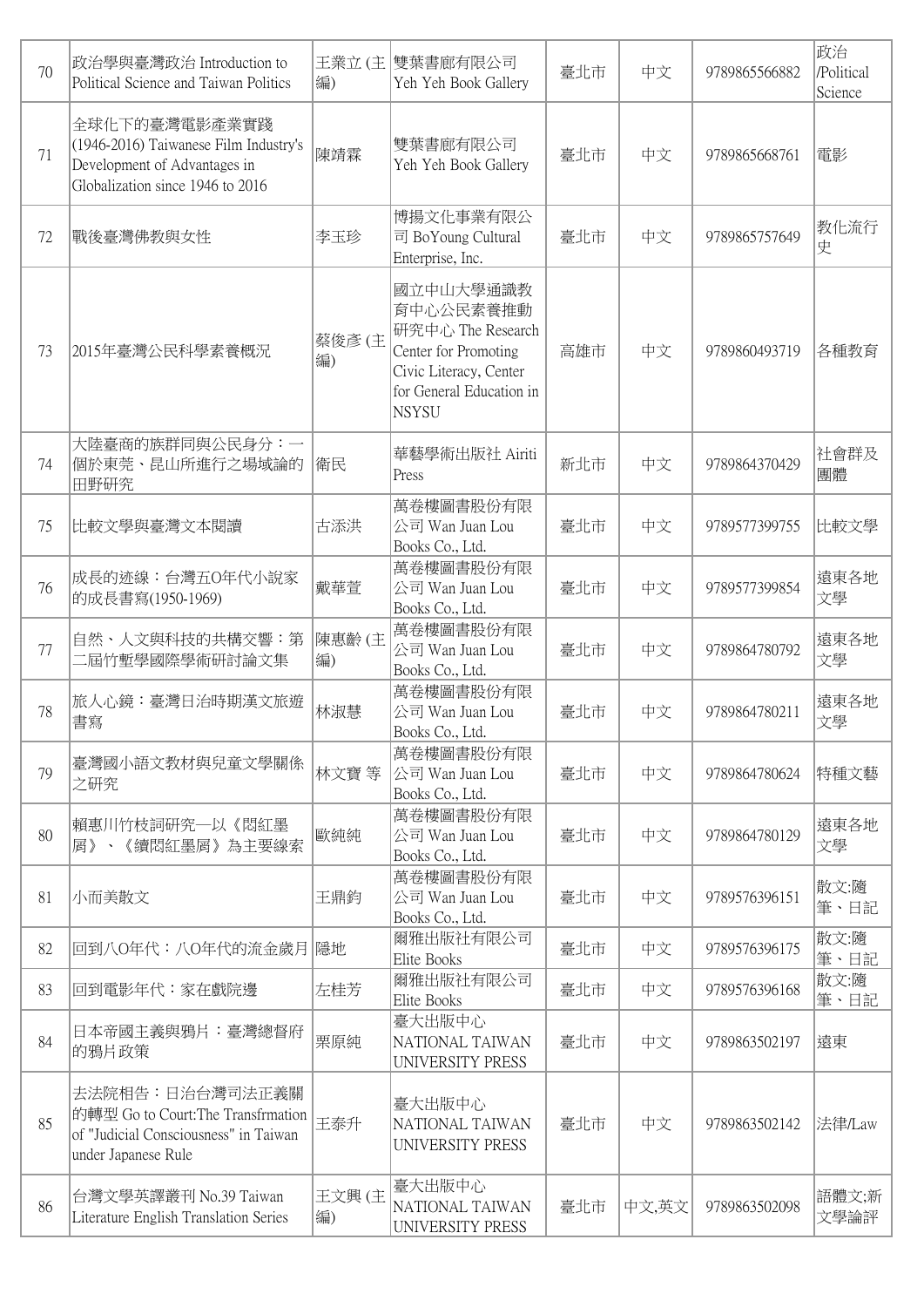| 87  | 汪其楣劇作集I: 人間孤兒/大地之<br>子                                                                                               | 汪其楣                 | 臺大出版中心<br>NATIONAL TAIWAN<br><b>UNIVERSITY PRESS</b>           | 臺北市 | 中文 | 9789863502296 | 劇本                              |
|-----|----------------------------------------------------------------------------------------------------------------------|---------------------|----------------------------------------------------------------|-----|----|---------------|---------------------------------|
| 88  | 汪其楣劇作集II:天堂旅館/月半女<br>子月半/人間孤兒枝葉版                                                                                     | 汪其楣                 | 臺大出版中心<br>NATIONAL TAIWAN<br>UNIVERSITY PRESS                  | 臺北市 | 中文 | 9789863502289 | 劇本                              |
| 89  | 那朵迷路的雲:李渝文集 That<br>Missing Cloud: Collected Works of Li<br>Yu                                                       | 李渝                  | 臺大出版中心<br>NATIONAL TAIWAN<br>UNIVERSITY PRESS                  | 臺北市 | 中文 | 9789863501947 | 遠東各地<br>文學                      |
| 90  | 東亞儒家仁學史論                                                                                                             | 黃俊傑                 | 臺大出版中心<br>NATIONAL TAIWAN<br>UNIVERSITY PRESS                  | 臺北市 | 中文 | 9789863502159 | 先秦哲學                            |
| 91  | 近代台灣女性史:日治時期新女性<br>的誕生                                                                                               | 洪郁如                 | 臺大出版中心<br>NATIONAL TAIWAN<br>UNIVERSITY PRESS                  | 臺北市 | 中文 | 9789863502319 | 家庭、族<br>制                       |
| 92  | 氣候變遷社會學:高碳社會及其轉<br>型挑戰 Socilogy of Climate<br>Change: High Carbon Society and Its<br><b>Transformation Challenge</b> | 周桂田                 | 臺大出版中心<br>NATIONAL TAIWAN<br>UNIVERSITY PRESS                  | 臺北市 | 中文 | 9789863502272 | 社會科學<br>理論                      |
| 93  | 殖民地的法學者:「現代」樂園的<br>漫遊者群像                                                                                             | 吳豪人                 | 臺大出版中心<br>NATIONAL TAIWAN<br>UNIVERSITY PRESS                  | 臺北市 | 中文 | 9789863502265 | 法律/Law                          |
| 94  | 臺灣邊疆的治理與政治經濟(1600-<br>1800)(上下冊)Statecraft and Political<br>Economy on the Taiwan Frontier, 1600-<br>1800            | John R.<br>Shepherd | 臺大出版中心<br>NATIONAL TAIWAN<br>UNIVERSITY PRESS                  | 臺北市 | 中文 | 9789863501572 | 遠東                              |
| 95  | A Study of Cultural Interaction and<br>Linguistic Contact: Approaching<br>Chinese Linguistics from the Periphery     | Keiichi<br>Uchida   | 臺大出版中心<br>NATIONAL TAIWAN<br>UNIVERSITY PRESS                  | 臺北市 | 英文 | 9789863502227 | 文學<br>/Literature               |
| 96  | 台灣的地位與前途                                                                                                             | 施正鋒(主<br>編)         | 台灣國際研究學會<br>Taiwan International<br><b>Studies Association</b> | 臺北市 | 中文 | 9789869394611 | 中國政治<br>制度                      |
| 97  | 戰後初期台灣經濟與二二八事件                                                                                                       | 翁嘉禧                 | 國立中山大學出版社<br>National Sun Yat-Sen<br><b>University Press</b>   | 臺北市 | 中文 | 9789869211468 | 經濟史地                            |
| 98  | Kulumah · 內本鹿: 尋根踏水回家<br>路                                                                                           | 劉曼儀                 | 遠足文化事業有限公<br>司 Walkers Cultural<br>Enterprises, Ltd.           | 新北市 | 中文 | 9789869423342 | 民族誌                             |
| 99  | 七字仔詩細說台灣史                                                                                                            | 許極燉                 | 前衛出版社 avanguard                                                | 臺北市 | 中文 | 9789578017917 | 遠東                              |
| 100 | 沒臉的人:關於我不想被遺忘的臺<br>灣史                                                                                                | 施蜜娜                 | 遠足文化事業有限公<br>司 Walkers Cultural<br>Enterprises, Ltd.           | 新北市 | 中文 | 9789869392143 | 遠東                              |
| 101 | 福爾摩沙的故事:獨特的容顏-北臺<br>灣                                                                                                | 王鑫                  | 遠足文化事業有限公<br>司 Walkers Cultural<br>Enterprises, Ltd.           | 新北市 | 中文 | 9789869366380 | 地形學、<br>地文學                     |
| 102 | 福爾摩沙的故事:獨特的容顏-南臺<br>灣                                                                                                | 王鑫                  | 遠足文化事業有限公<br>司 Walkers Cultural<br>Enterprises, Ltd.           | 新北市 | 中文 | 9789869392136 | 地形學、<br>地文學                     |
| 103 | 福爾摩沙的故事:台灣國際貿易的<br>先鋒-糖業                                                                                             | 陳明言                 | 遠足文化事業有限公<br>司 Walkers Cultural<br>Enterprises, Ltd.           | 新北市 | 中文 | 9789869423397 | 食糧營業                            |
| 104 | 「文藝大眾化」的三角糾葛:台灣<br>知識份子的文化思維及其角力<br>$(1930-1937)$                                                                    | 趙勳達                 | 遠流出版事業股份有<br>限公司 Yuan-liou<br>Publishing Co., Ltd.             | 臺北市 | 中文 | 9789865659097 | 遠東各地<br>文學                      |
| 105 | 我的臺灣家書                                                                                                               | 林磐聳                 | 遠流出版事業股份有<br>限公司 Yuan-liou<br>Publishing Co., Ltd.             | 臺北市 | 中文 | 9789573279457 | 圖案;裝<br>飾<br>Decorative<br>Arts |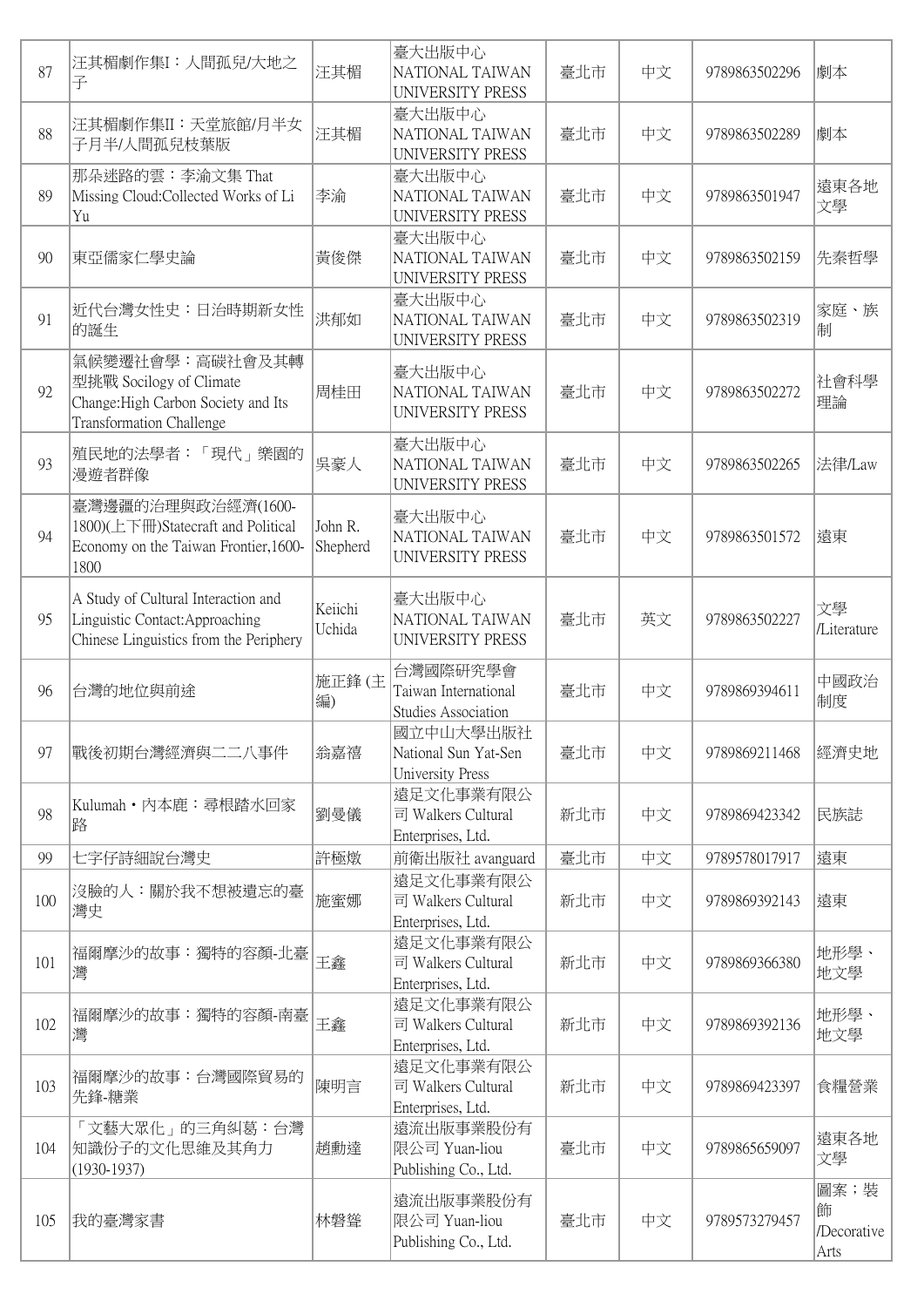| 106 | 裝幀列傳: 迎向書籍設計的狂飆年<br>代                                                          | 李志銘                             | 遠流出版事業股份有<br>限公司 Yuan-liou<br>Publishing Co., Ltd.                              | 臺北市 | 中文 | 9789573279198 | 印刷術                              |
|-----|--------------------------------------------------------------------------------|---------------------------------|---------------------------------------------------------------------------------|-----|----|---------------|----------------------------------|
| 107 | 臺灣工藝 FORMOSA INDUSTRIAL<br><b>ART</b>                                          | 顏水龍                             | 國立臺灣工藝研究發<br>展中心 National Taiwan<br>Craft Research and<br>Development Institute | 南投鎮 | 中文 | 9789860508451 | 圖案;裝<br>飾<br>/Decorative<br>Arts |
| 108 | 大河悠悠:漫談鍾肇政的大河小說                                                                | 錢鴻鈞                             | 遠景出版事業有限公<br>司 Vista Publishing Co.                                             | 新北市 | 中文 | 9789573910145 | 遠東各地<br>文學                       |
| 109 | 天空下的眼睛一我的家族與島嶼故<br>事                                                           | 劉枝蓮                             | 遠景出版事業有限公<br>司 Vista Publishing Co.                                             | 新北市 | 中文 | 9789573910053 | 各國傳記                             |
| 110 | 臺灣音樂之光—林衡哲音樂札記                                                                 | 林衡哲                             | 遠景出版事業有限公<br>司 Vista Publishing Co.                                             | 新北市 | 中文 | 9789573909804 | 音樂/Music                         |
| 111 | 南方之城的十二位女子                                                                     | 郭漢辰                             | 遠景出版事業有限公<br>司 Vista Publishing Co.                                             | 新北市 | 中文 | 9789573909828 | 小說                               |
| 112 | 追尋時代:領航者林獻堂 Pursuing a<br>New Era: The Navigator Lin Hsien-Tang                | 廖振富                             | 臺中市政府文化局<br>Cultural Affairs Bureau<br>of Taichung City<br>Government           | 臺中市 | 中文 | 9789860504408 | 遠東                               |
| 113 | 望鄉三千里:台灣少年工奮鬥史                                                                 | 林景淵                             | 遠景出版事業有限公<br>司 Vista Publishing Co.                                             | 新北市 | 中文 | 9789573910190 | 遠東                               |
| 114 | 畫說1950年代台灣文學                                                                   | 應鳳凰                             | 遠景出版事業有限公<br>司 Vista Publishing Co.                                             | 新北市 | 中文 | 9789573910152 | 遠東各地<br>文學                       |
| 115 | 九五九武漢大旅社                                                                       | 黃秀華 等                           | 前衛出版社 avanguard                                                                 | 臺北市 | 中文 | 9789578018167 | 遠東                               |
| 116 | 未境的殖民:日本在臺灣移民村                                                                 | 張素玢                             | 衛城出版 Acropolis                                                                  | 新北市 | 中文 | 9789869480222 | 遠東                               |
| 117 | 重構二二八:戰後美中體制、中國<br>統治模式與臺灣                                                     | 陳翠蓮                             | 衛城出版 Acropolis                                                                  | 新北市 | 中文 | 9789869351874 | 遠東                               |
| 118 | 《天妃顯聖錄》與媽祖信仰                                                                   | 蔡相輝                             | 獨立作家                                                                            | 臺北市 | 中文 | 9789869340298 | 祠祀                               |
| 119 | 走過民國初年的新聞史:老報人王<br>新命回憶錄                                                       | 王新命                             | 獨立作家                                                                            | 臺北市 | 中文 | 9789869388627 | 各國傳記                             |
| 120 | 府城.戲影.寫真:日治時期臺南市<br>商業戲院                                                       | 厲復平                             | 獨立作家                                                                            | 臺北市 | 中文 | 9789869430814 | 劇院;演出;<br>演技                     |
| 121 | 話筒裡的台灣:從摩斯電報到智慧<br>型手機                                                         | 楊振興                             | 獨立作家                                                                            | 臺北市 | 中文 | 9789869270441 | 交通及運<br>輸                        |
| 122 | 東亞人文.2016年卷                                                                    | Robin<br>Visser/樂綱 獨立作家<br>(主編) |                                                                                 | 臺北市 | 中文 | 9789869430838 | 人文學                              |
| 123 | 人之初・國之史:21世紀臺灣小說<br>之宗教修辭與終極關懷                                                 | 楊雅儒                             | 翰蘆圖書出版有限公<br>司 Han-Lu Book &<br>Publishing Company                              | 臺北市 | 中文 | 9789865860974 | 遠東各地<br>文學                       |
| 124 | 原住民運動・媒體・記憶:後殖民<br>進路                                                          | Isak .Afo                       | 台灣原住民族研究學<br>會 Taiwan Indigenous<br><b>Studies Association</b>                  | 臺北市 | 中文 | 9789868914353 | 民族誌                              |
| 125 | 大灣大員福爾摩沙:從葡萄牙航海<br>日誌、荷西地圖、清日文獻尋找台<br>灣地名真相                                    | 翁佳音/曹<br>銘宗                     | 貓頭鷹出版社有限公<br>司 Owl Publishing<br>House Co., LTD.                                | 臺北市 | 中文 | 9789862622766 | 遠東                               |
| 126 | 成語典故植物學                                                                        | 潘富俊                             | 貓頭鷹出版社有限公<br>司 Owl Publishing<br>House Co., LTD.                                | 臺北市 | 中文 | 9789862623145 | 中國語言<br>文字學(總<br>論)              |
| 127 | 同志文學史:台灣的發明 A Queer<br>Invention in Taiwan: A History of<br>Tongzhi Literature | 紀大偉                             | 聯經出版事業股份有<br>限公司 Linking<br>Publishing Company                                  | 臺北市 | 中文 | 9789570848755 | 遠東各地<br>文學                       |
| 128 | 妖怪臺灣:三百年島嶼奇幻誌・妖<br>鬼神遊卷                                                        | 何敬堯                             | 聯經出版事業股份有<br>限公司 Linking<br>Publishing Company                                  | 臺北市 | 中文 | 9789570848533 | 迷信;禁忌                            |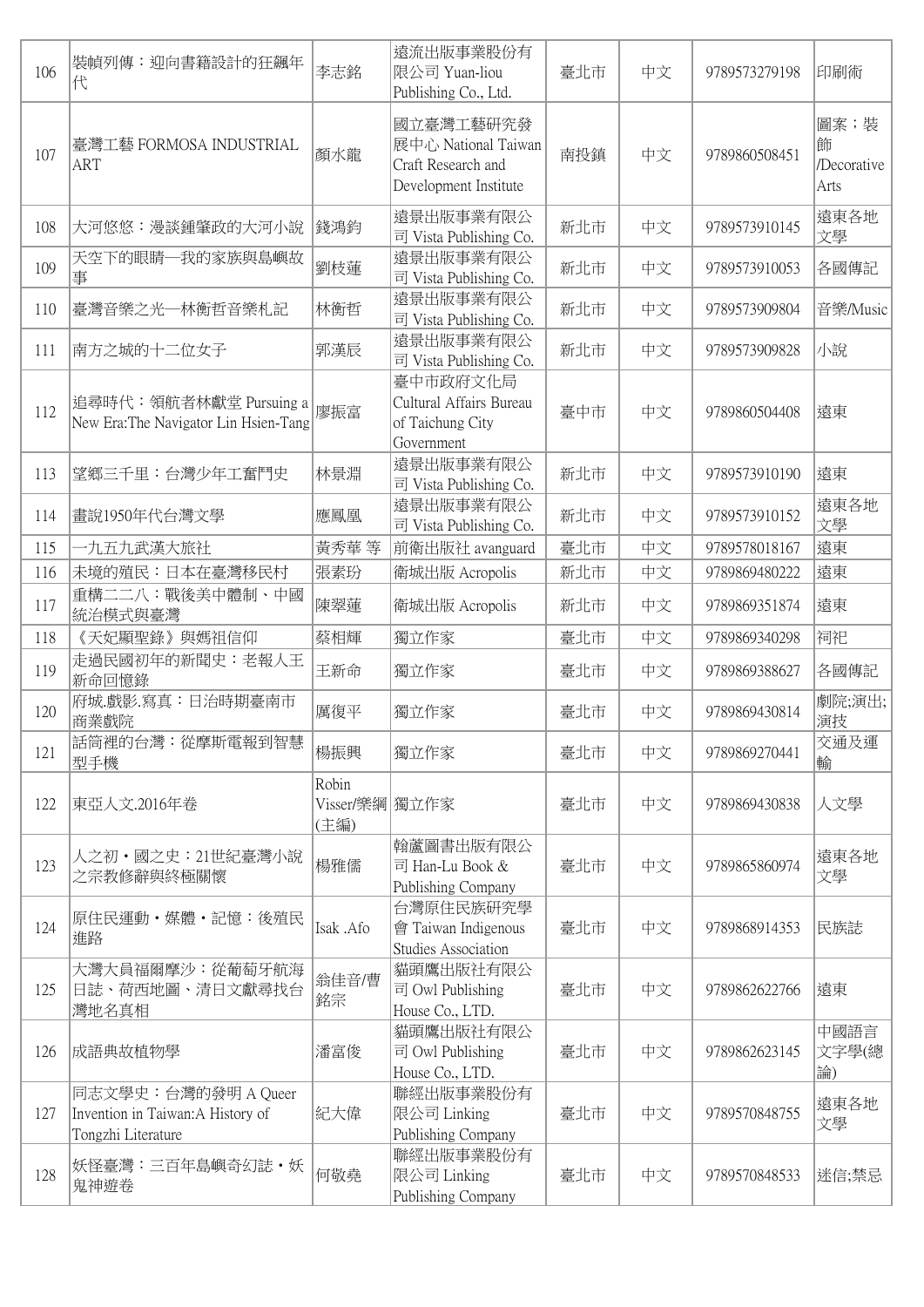| 129 | 現文因緣                                                                                         | 白先勇<br>(編)          | 聯經出版事業股份有<br>限公司 Linking<br>Publishing Company   | 臺北市 | 中文    | 9789570847666 | 散文:隨<br>筆、日記                   |
|-----|----------------------------------------------------------------------------------------------|---------------------|--------------------------------------------------|-----|-------|---------------|--------------------------------|
| 130 | 蚵仔煎的身世:台灣食物名小考                                                                               | 曹銘宗                 | 貓頭鷹出版社有限公<br>司 Owl Publishing<br>House Co., LTD. | 臺北市 | 中文    | 9789862623121 | 民俗學;各<br>國風俗                   |
| 131 | 台灣客家政治風雲錄                                                                                    | 何來美                 | 聯經出版事業股份有<br>限公司 Linking<br>Publishing Company   | 臺北市 | 中文    | 9789570848670 | 遠東                             |
| 132 | 12個插畫家的台灣風情地圖                                                                                | 吳宜庭 等               | 聯經出版事業股份有<br> 限公司 Linking<br>Publishing Company  | 臺北市 | 中文    | 9789570848311 | 民俗學;各<br>國風俗                   |
| 133 | 臺灣農民運動與土地改革(1924~195)<br>The Peasant Movement and Land<br>Reform in Taiwan, 1924-1951        | 蔡石山                 | 聯經出版事業股份有<br>限公司 Linking<br>Publishing Company   | 臺北市 | 中文    | 9789570848731 | 遠東                             |
| 134 | 戰後初期楊逵與中國的對話                                                                                 | 黃惠貞                 | 聯經出版事業股份有<br>限公司 Linking<br>Publishing Company   | 臺北市 | 中文    | 9789570847598 | 遠東各地<br>文學                     |
| 135 | 台灣美術新思路:框架、批判、美<br>學 A New Thinking on Taiwanese<br>Art:Framework, Criticism, and Aesthetics | 廖新田                 | 藝術家出版社                                           | 臺北市 | 中文    | 9789862821930 | 理論                             |
| 136 | 美感臺灣一多元閱讀臺灣之美<br>Discover the Beauty of Taiwan                                               | 林建成                 | 藝術家出版社                                           | 臺北市 | 中文    | 9789862821909 | 遠東                             |
| 137 | 天猶未光:二二八事件的真相、紀<br>念與究責                                                                      | 陳儀深                 | 前衛出版社 avanguard                                  | 臺北市 | 中文    | 9789578018143 | 遠東                             |
| 138 | 本土原味,台灣心聲:笨湖精彩一<br>生                                                                         | 卜大中 等               | 前衛出版社 avanguard                                  | 臺北市 | 中文    | 9789578018181 | 各國傳記                           |
| 139 | 臺灣的六都與中央權力互動:府際<br>治理觀點                                                                      | 姚祥瑞                 | 蘭臺出版社 Literary<br>Times                          | 臺北市 | 中文    | 9789862633257 | 地方制度                           |
| 140 | 防海固圉:明代澎湖臺灣兵防之探<br>索                                                                         | 何孟興                 | 蘭臺出版社 Literary<br>Times                          | 臺北市 | 中文    | 9789865633561 | 軍事<br>/Military<br>Science     |
| 141 | 孤獨與美:台灣現代詩九家論                                                                                | 洪淑苓                 | 釀出版                                              | 臺北市 | 中文    | 9789864451272 | 遠東各地<br>文學                     |
| 142 | 落泥:臺灣客語詩選                                                                                    | 張芳慈                 | 釀出版                                              | 臺北市 | 中文    | 9789864451036 | 遠東各地<br>文學                     |
| 143 | 臺灣光復日產接收暨真相檔案彙編<br>Taiwan Retroration: the receipt of Japan<br>properties and the files      | 武之璋                 | 致知學術出版社                                          | 新北市 | 中文    | 9789865681746 | 遠東                             |
| 144 | 小說新力:台灣一九七0年後新世<br>代小說論                                                                      | 王國安                 | 秀威資訊科技股份有<br>限公司 Showwe<br>Information Co., Ltd. | 臺北市 | 中文    | 9789869297332 | 遠東各地<br>文學                     |
| 145 | 紙上螢幕:民初的影戲小說                                                                                 | 邵棟                  | 秀威資訊科技股份有<br>限公司 Showwe<br>Information Co., Ltd. | 臺北市 | 中文    | 9789869468664 | 中國文學<br>/Chinese<br>Literature |
| 146 | 忘秋 Forgetting Autumn:林鷺漢英<br>漢雙語詩集                                                           | 林鷺                  | 秀威資訊科技股份有<br>限公司 Showwe<br>Information Co., Ltd. | 臺北市 | 中文,英文 | 9789863264200 | 詩                              |
| 147 | 日治時期在臺日本警察的原住民書<br>寫:以重要個案為分析對象                                                              | 溫席昕                 | 秀威資訊科技股份有<br>限公司 Showwe<br>Information Co., Ltd. | 臺北市 | 中文    | 9789863263760 | 各國傳記                           |
| 148 | 台灣的國際關係史:理論與史實的<br>視角(1949-1991)                                                             | 周湘華/董<br>致麟/蔡欣<br>容 | 新銳文創出版                                           | 臺北市 | 中文    | 9789865716943 | 國際關係                           |